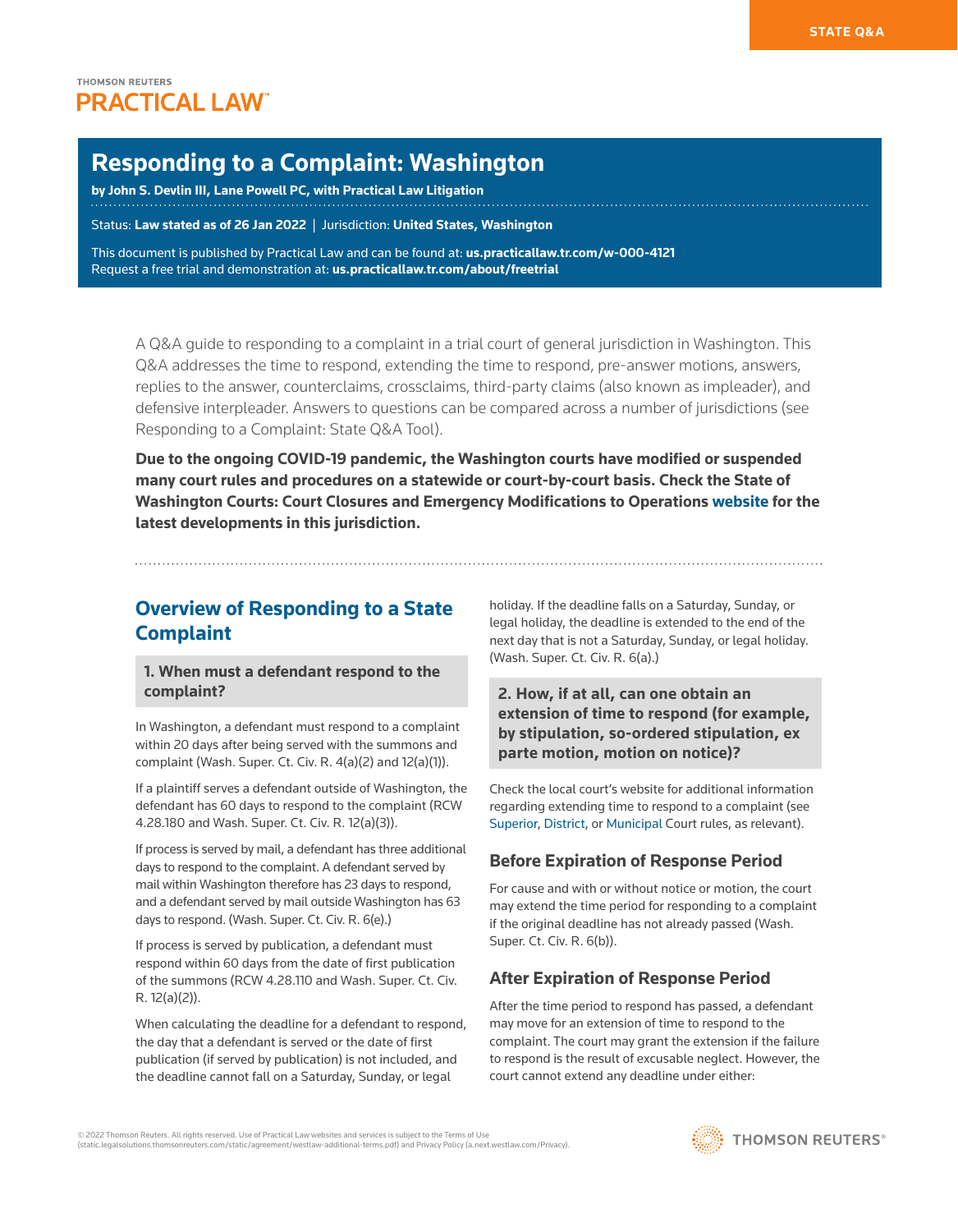- A renewed motion for judgment as a matter of law under [Wash. Super. Ct. Civ. R. 50\(b\).](http://www.westlaw.com/Link/Document/FullText?findType=L&pubNum=1003982&cite=WARSUPERCTCIVCR50&originatingDoc=I9e8d955217c611e598db8b09b4f043e0&refType=LQ&originationContext=document&vr=3.0&rs=cblt1.0&transitionType=PLDocumentLink&billingHash=A2A1177E71365D6329599470AA8C19F73F01F2813A9E70D9398268A889636C2B&contextData=(sc.Search))
- A motion for the court to amend its finding or judgment under [Wash. Super. Ct. Civ. R. 52\(b\)](http://www.westlaw.com/Link/Document/FullText?findType=L&pubNum=1003982&cite=WARSUPERCTCIVCR52&originatingDoc=I9e8d955217c611e598db8b09b4f043e0&refType=LQ&originationContext=document&vr=3.0&rs=cblt1.0&transitionType=PLDocumentLink&billingHash=2E5F250D8EBC09C9A9766CE7F02C92615644FB32F55EEE09E3F1B1F9E42E32EB&contextData=(sc.Search)).
- A motion for a new trial or reconsideration under [Wash.](http://www.westlaw.com/Link/Document/FullText?findType=L&pubNum=1003982&cite=WARSUPERCTCIVCR59&originatingDoc=I9e8d955217c611e598db8b09b4f043e0&refType=LQ&originationContext=document&vr=3.0&rs=cblt1.0&transitionType=PLDocumentLink&billingHash=1043CCEAEA1558C6B9645C70006E12CF9889BF8F49D8F44CE31BA035F7063BA5&contextData=(sc.Search))  [Super. Ct. Civ. R. 59\(b\) or \(d\)](http://www.westlaw.com/Link/Document/FullText?findType=L&pubNum=1003982&cite=WARSUPERCTCIVCR59&originatingDoc=I9e8d955217c611e598db8b09b4f043e0&refType=LQ&originationContext=document&vr=3.0&rs=cblt1.0&transitionType=PLDocumentLink&billingHash=1043CCEAEA1558C6B9645C70006E12CF9889BF8F49D8F44CE31BA035F7063BA5&contextData=(sc.Search)).
- A motion for relief from a final judgment or order under [Wash. Super. Ct. Civ. R. 60\(b\).](http://www.westlaw.com/Link/Document/FullText?findType=L&pubNum=1003982&cite=WARSUPERCTCIVCR60&originatingDoc=I9e8d955217c611e598db8b09b4f043e0&refType=LQ&originationContext=document&vr=3.0&rs=cblt1.0&transitionType=PLDocumentLink&billingHash=EE6AD99832BC9EDB97E999722F8200A16FB952B1477B6AF861520C7E02B189B9&contextData=(sc.Search))

([Wash. Super. Ct. Civ. R. 6\(b\).](http://www.westlaw.com/Link/Document/FullText?findType=L&pubNum=1003982&cite=WARSUPERCTCIVCR6&originatingDoc=I9e8d955217c611e598db8b09b4f043e0&refType=LQ&originationContext=document&vr=3.0&rs=cblt1.0&transitionType=PLDocumentLink&billingHash=9DCA3B7D2524F76C7A02F14A087E63D817E18EF36D73C1AB67311888CC258E4F&contextData=(sc.Search)))

**3. What types of responses are permitted (for example, answer, motion, demurrer, special appearance)?**

In Washington, a party can respond to a complaint with:

- An answer ([Wash. Super. Ct. Civ. R. 12\(a\)](http://www.westlaw.com/Link/Document/FullText?findType=L&pubNum=1003982&cite=WARSUPERCTCIVCR12&originatingDoc=I9e8d955217c611e598db8b09b4f043e0&refType=LQ&originationContext=document&vr=3.0&rs=cblt1.0&transitionType=PLDocumentLink&billingHash=97167F438FC778BAA872619E33680F5140922440B648EDB528FFA51B899EAA33&contextData=(sc.Search))).
- A motion ([Wash. Super. Ct. Civ. R. 12\(b\)](http://www.westlaw.com/Link/Document/FullText?findType=L&pubNum=1003982&cite=WARSUPERCTCIVCR12&originatingDoc=I9e8d955217c611e598db8b09b4f043e0&refType=LQ&originationContext=document&vr=3.0&rs=cblt1.0&transitionType=PLDocumentLink&billingHash=97167F438FC778BAA872619E33680F5140922440B648EDB528FFA51B899EAA33&contextData=(sc.Search))).

Washington has abolished demurrers, pleas, and exceptions for insufficiency of a pleading ([Wash. Super. Ct. Civ. R. 7\(c\)\)](http://www.westlaw.com/Link/Document/FullText?findType=L&pubNum=1003982&cite=WARSUPERCTCIVCR7&originatingDoc=I9e8d955217c611e598db8b09b4f043e0&refType=LQ&originationContext=document&vr=3.0&rs=cblt1.0&transitionType=PLDocumentLink&billingHash=1380C4578D81B88ACDBCC18258ACE5D30C41F72B4764A74B20AB3057D5731C7B&contextData=(sc.Search)).

# **Pre-Answer Responses**

# **4. If motions, demurrers, or the like are permitted:**

- Are there any preliminary requirements (for example, meet and confer with the plaintiff's counsel, have a conference with the court)?
- What grounds can be asserted (for example, subject matter jurisdiction, personal jurisdiction, failure to state a claim)?
- Are available grounds that are not asserted waived (either just for pre-answer litigation or for the whole case)?
- What papers are required (for example, notice of motion, motion, affidavit, memorandum of law)?
- Can the defendant offer evidence outside the complaint?
- When and how does the plaintiff respond?
- Can the defendant reply? If so, when and how?
- Does the court hear oral argument before deciding?
- Is discovery stayed until the court decides?
- If the court does not dismiss the complaint, how much time does the defendant have to file an answer?

In Washington, a defendant may bring a motion:

- To dismiss ([Wash. Super. Ct. Civ. R. 12\(b\)](http://www.westlaw.com/Link/Document/FullText?findType=L&pubNum=1003982&cite=WARSUPERCTCIVCR12&originatingDoc=I9e8d955217c611e598db8b09b4f043e0&refType=LQ&originationContext=document&vr=3.0&rs=cblt1.0&transitionType=PLDocumentLink&billingHash=97167F438FC778BAA872619E33680F5140922440B648EDB528FFA51B899EAA33&contextData=(sc.Search)); see [Motion to](file:///Production/Composition/Thomson/Incoming/2022/012722/#co_anchor_a000009_1)  [Dismiss](file:///Production/Composition/Thomson/Incoming/2022/012722/#co_anchor_a000009_1)).
- For a more definite statement ([Wash. Super. Ct. Civ. R.](http://www.westlaw.com/Link/Document/FullText?findType=L&pubNum=1003982&cite=WARSUPERCTCIVCR12&originatingDoc=I9e8d955217c611e598db8b09b4f043e0&refType=LQ&originationContext=document&vr=3.0&rs=cblt1.0&transitionType=PLDocumentLink&billingHash=97167F438FC778BAA872619E33680F5140922440B648EDB528FFA51B899EAA33&contextData=(sc.Search))  [12\(e\);](http://www.westlaw.com/Link/Document/FullText?findType=L&pubNum=1003982&cite=WARSUPERCTCIVCR12&originatingDoc=I9e8d955217c611e598db8b09b4f043e0&refType=LQ&originationContext=document&vr=3.0&rs=cblt1.0&transitionType=PLDocumentLink&billingHash=97167F438FC778BAA872619E33680F5140922440B648EDB528FFA51B899EAA33&contextData=(sc.Search)) see [Motion for a More Definite Statement\)](file:///Production/Composition/Thomson/Incoming/2022/012722/#co_anchor_a002007_1).
- To strike ([Wash. Super. Ct. Civ. R. 12\(f\);](http://www.westlaw.com/Link/Document/FullText?findType=L&pubNum=1003982&cite=WARSUPERCTCIVCR12&originatingDoc=I9e8d955217c611e598db8b09b4f043e0&refType=LQ&originationContext=document&vr=3.0&rs=cblt1.0&transitionType=PLDocumentLink&billingHash=97167F438FC778BAA872619E33680F5140922440B648EDB528FFA51B899EAA33&contextData=(sc.Search)) see [Motion to](file:///Production/Composition/Thomson/Incoming/2022/012722/#co_anchor_a000031_1)  [Strike\)](file:///Production/Composition/Thomson/Incoming/2022/012722/#co_anchor_a000031_1).

The defendant must consolidate all available defenses or objections permitted under [Rule 12 of the Washington](http://www.westlaw.com/Link/Document/FullText?findType=L&pubNum=1003982&cite=WARSUPERCTCIVCR12&originatingDoc=I9e8d955217c611e598db8b09b4f043e0&refType=LQ&originationContext=document&vr=3.0&rs=cblt1.0&transitionType=PLDocumentLink&billingHash=97167F438FC778BAA872619E33680F5140922440B648EDB528FFA51B899EAA33&contextData=(sc.Search))  [Superior Court Civil Rules](http://www.westlaw.com/Link/Document/FullText?findType=L&pubNum=1003982&cite=WARSUPERCTCIVCR12&originatingDoc=I9e8d955217c611e598db8b09b4f043e0&refType=LQ&originationContext=document&vr=3.0&rs=cblt1.0&transitionType=PLDocumentLink&billingHash=97167F438FC778BAA872619E33680F5140922440B648EDB528FFA51B899EAA33&contextData=(sc.Search)) into one motion, with limited exceptions under Rule 12(h)(2) ([Wash. Super.](http://www.westlaw.com/Link/Document/FullText?findType=L&pubNum=1003982&cite=WARSUPERCTCIVCR12&originatingDoc=I9e8d955217c611e598db8b09b4f043e0&refType=LQ&originationContext=document&vr=3.0&rs=cblt1.0&transitionType=PLDocumentLink&billingHash=97167F438FC778BAA872619E33680F5140922440B648EDB528FFA51B899EAA33&contextData=(sc.Search))  [Ct. Civ. R. 12\(g\)\)](http://www.westlaw.com/Link/Document/FullText?findType=L&pubNum=1003982&cite=WARSUPERCTCIVCR12&originatingDoc=I9e8d955217c611e598db8b09b4f043e0&refType=LQ&originationContext=document&vr=3.0&rs=cblt1.0&transitionType=PLDocumentLink&billingHash=97167F438FC778BAA872619E33680F5140922440B648EDB528FFA51B899EAA33&contextData=(sc.Search)).

The defendant must serve the motion at least five days before the time specified for the hearing [\(Wash. Super.](http://www.westlaw.com/Link/Document/FullText?findType=L&pubNum=1003982&cite=WARSUPERCTCIVCR6&originatingDoc=I9e8d955217c611e598db8b09b4f043e0&refType=LQ&originationContext=document&vr=3.0&rs=cblt1.0&transitionType=PLDocumentLink&billingHash=9DCA3B7D2524F76C7A02F14A087E63D817E18EF36D73C1AB67311888CC258E4F&contextData=(sc.Search))  [Ct. Civ. R. 6\(d\)](http://www.westlaw.com/Link/Document/FullText?findType=L&pubNum=1003982&cite=WARSUPERCTCIVCR6&originatingDoc=I9e8d955217c611e598db8b09b4f043e0&refType=LQ&originationContext=document&vr=3.0&rs=cblt1.0&transitionType=PLDocumentLink&billingHash=9DCA3B7D2524F76C7A02F14A087E63D817E18EF36D73C1AB67311888CC258E4F&contextData=(sc.Search))).

# **Motion to Dismiss**

# **Preliminary Requirements**

There generally are no preliminary requirements for a motion to dismiss. However, check the local rules and the judge's individual rules to determine whether a particular court imposes any preliminary requirements.

## **Grounds Asserted**

A pre-answer motion to dismiss a complaint may assert:

- Lack of [subject matter jurisdiction](http://www.westlaw.com/Document/Ibb0a3a27ef0511e28578f7ccc38dcbee/View/FullText.html?originationContext=document&vr=3.0&rs=cblt1.0&transitionType=DocumentItem&contextData=(sc.Search)).
- Lack of [personal jurisdiction.](http://www.westlaw.com/Document/I03f4d946eee311e28578f7ccc38dcbee/View/FullText.html?originationContext=document&vr=3.0&rs=cblt1.0&transitionType=DocumentItem&contextData=(sc.Search))
- Improper [venue.](http://www.westlaw.com/Document/I0f9fe553ef0811e28578f7ccc38dcbee/View/FullText.html?originationContext=document&vr=3.0&rs=cblt1.0&transitionType=DocumentItem&contextData=(sc.Search))
- Insufficiency of process.
- Insufficiency of service of process.
- Failure to state a claim on which relief can be granted.
- Failure to join a necessary party ([Wash. Super. Ct. Civ.](http://www.westlaw.com/Link/Document/FullText?findType=L&pubNum=1003982&cite=WARSUPERCTCIVCR19&originatingDoc=I9e8d955217c611e598db8b09b4f043e0&refType=LQ&originationContext=document&vr=3.0&rs=cblt1.0&transitionType=PLDocumentLink&billingHash=758A2077F483210086BFA4DCE8182144D74D333A87D7C5D42EC0DC00D3861CA4&contextData=(sc.Search))  [R. 19](http://www.westlaw.com/Link/Document/FullText?findType=L&pubNum=1003982&cite=WARSUPERCTCIVCR19&originatingDoc=I9e8d955217c611e598db8b09b4f043e0&refType=LQ&originationContext=document&vr=3.0&rs=cblt1.0&transitionType=PLDocumentLink&billingHash=758A2077F483210086BFA4DCE8182144D74D333A87D7C5D42EC0DC00D3861CA4&contextData=(sc.Search))).

[\(Wash. Super. Ct. Civ. R. 12\(b\)\(1\)-\(7\).](http://www.westlaw.com/Link/Document/FullText?findType=L&pubNum=1003982&cite=WARSUPERCTCIVCR12&originatingDoc=I9e8d955217c611e598db8b09b4f043e0&refType=LQ&originationContext=document&vr=3.0&rs=cblt1.0&transitionType=PLDocumentLink&billingHash=97167F438FC778BAA872619E33680F5140922440B648EDB528FFA51B899EAA33&contextData=(sc.Search)))

## **Waiver**

When the defendant makes a motion to dismiss, certain defenses are waived if not raised in the motion or a responsive pleading, including:

- Lack of personal jurisdiction.
- Improper venue.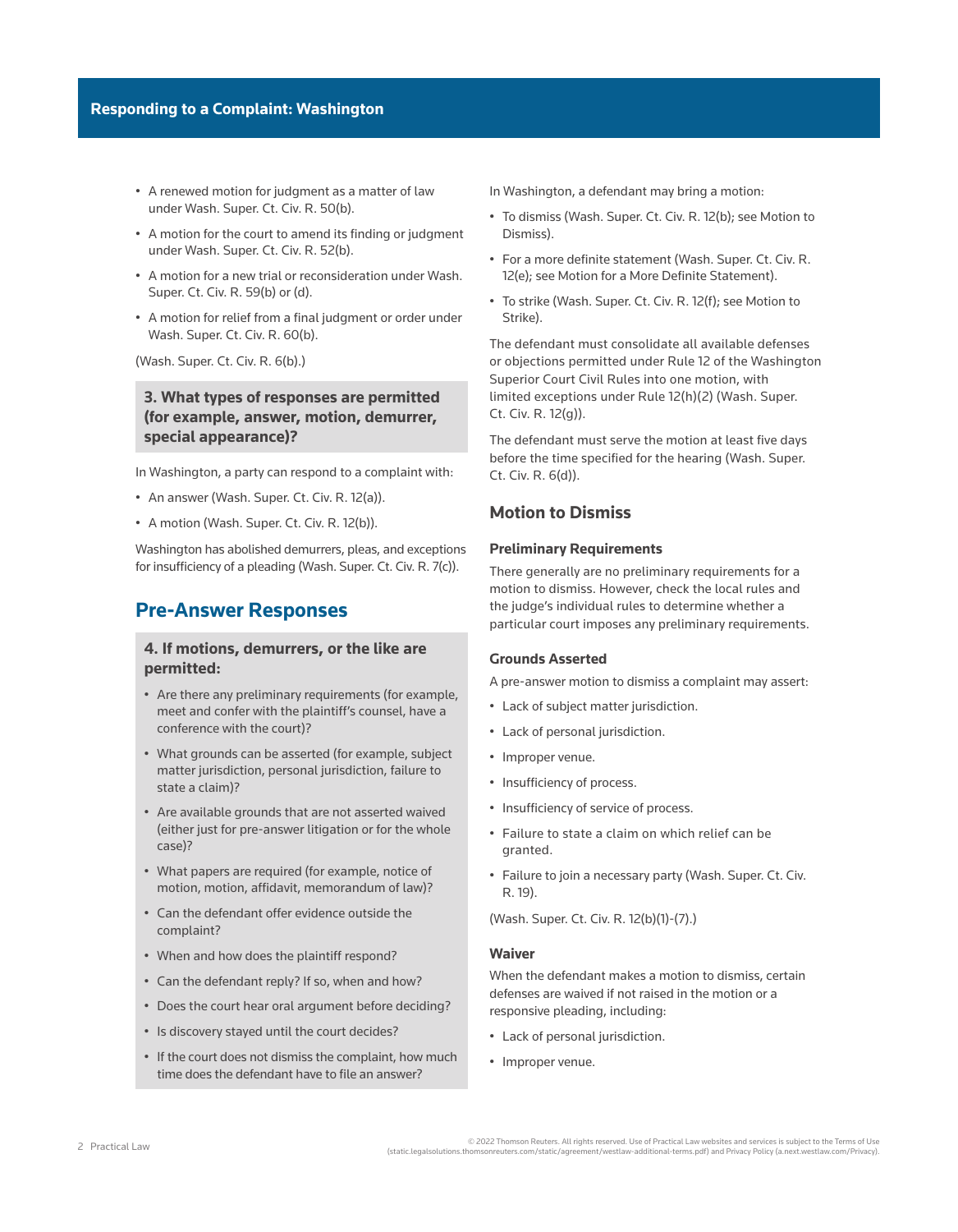- Insufficiency of process.
- Insufficiency of service of process.

([Wash. Super. Ct. Civ. R. 12\(h\)\(1\)](http://www.westlaw.com/Link/Document/FullText?findType=L&pubNum=1003982&cite=WARSUPERCTCIVCR12&originatingDoc=I9e8d955217c611e598db8b09b4f043e0&refType=LQ&originationContext=document&vr=3.0&rs=cblt1.0&transitionType=PLDocumentLink&billingHash=97167F438FC778BAA872619E33680F5140922440B648EDB528FFA51B899EAA33&contextData=(sc.Search)).)

The defenses that are not waived if not included in the motion to dismiss or a responsive pleading are:

- Failure to state a claim on which relief can be granted.
- Failure to join a necessary party ([Wash. Super. Ct.](http://www.westlaw.com/Link/Document/FullText?findType=L&pubNum=1003982&cite=WARSUPERCTCIVCR19&originatingDoc=I9e8d955217c611e598db8b09b4f043e0&refType=LQ&originationContext=document&vr=3.0&rs=cblt1.0&transitionType=PLDocumentLink&billingHash=758A2077F483210086BFA4DCE8182144D74D333A87D7C5D42EC0DC00D3861CA4&contextData=(sc.Search))  [Civ. R. 19\)](http://www.westlaw.com/Link/Document/FullText?findType=L&pubNum=1003982&cite=WARSUPERCTCIVCR19&originatingDoc=I9e8d955217c611e598db8b09b4f043e0&refType=LQ&originationContext=document&vr=3.0&rs=cblt1.0&transitionType=PLDocumentLink&billingHash=758A2077F483210086BFA4DCE8182144D74D333A87D7C5D42EC0DC00D3861CA4&contextData=(sc.Search)).
- Lack of subject matter jurisdiction.

([Wash. Super. Ct. Civ. R. 12\(h\)\(2\), \(3\)](http://www.westlaw.com/Link/Document/FullText?findType=L&pubNum=1003982&cite=WARSUPERCTCIVCR12&originatingDoc=I9e8d955217c611e598db8b09b4f043e0&refType=LQ&originationContext=document&vr=3.0&rs=cblt1.0&transitionType=PLDocumentLink&billingHash=97167F438FC778BAA872619E33680F5140922440B648EDB528FFA51B899EAA33&contextData=(sc.Search)).)

### **Required Papers**

Motions must:

- Be in writing.
- State the motion's grounds with particularity.
- Specify the relief sought.
- Be signed according to [Wash. Super. Ct. Civ. R. 11](http://www.westlaw.com/Link/Document/FullText?findType=L&pubNum=1003982&cite=WARSUPERCTCIVCR11&originatingDoc=I9e8d955217c611e598db8b09b4f043e0&refType=LQ&originationContext=document&vr=3.0&rs=cblt1.0&transitionType=PLDocumentLink&billingHash=853D6552C559B9A4F0789CE757AEB71B617F5D320239245FCB7313F5A9754642&contextData=(sc.Search))

([Wash. Super. Ct. Civ. R. 7\(b\)\(1\), \(3\).](http://www.westlaw.com/Link/Document/FullText?findType=L&pubNum=1003982&cite=WARSUPERCTCIVCR7&originatingDoc=I9e8d955217c611e598db8b09b4f043e0&refType=LQ&originationContext=document&vr=3.0&rs=cblt1.0&transitionType=PLDocumentLink&billingHash=1380C4578D81B88ACDBCC18258ACE5D30C41F72B4764A74B20AB3057D5731C7B&contextData=(sc.Search)))

- A motion must contain a caption that sets out:
- The name of the court.
- The title of the action. It is enough to state the name of the first party on each side with an indication of other parties (for example, "et al.").
- The file number if known by the person signing the motion.
- An identification of the nature of the motion (for example, "motion to dismiss").

([Wash. Super. Ct. Civ. R. 10\(a\)](http://www.westlaw.com/Link/Document/FullText?findType=L&pubNum=1003982&cite=WARSUPERCTCIVCR10&originatingDoc=I9e8d955217c611e598db8b09b4f043e0&refType=LQ&originationContext=document&vr=3.0&rs=cblt1.0&transitionType=PLDocumentLink&billingHash=0E7C966EF5A095C1D3AD21F99230AB1F1CDFF603059EC5D007B61AF61F3FD441&contextData=(sc.Search)).)

All motions must include the signature and address of either:

- One attorney of record, including the attorney's Washington State Bar membership number.
- The party, if unrepresented.

([Wash. Super. Ct. Civ. R. 11\(a\).](http://www.westlaw.com/Link/Document/FullText?findType=L&pubNum=1003982&cite=WARSUPERCTCIVCR11&originatingDoc=I9e8d955217c611e598db8b09b4f043e0&refType=LQ&originationContext=document&vr=3.0&rs=cblt1.0&transitionType=PLDocumentLink&billingHash=853D6552C559B9A4F0789CE757AEB71B617F5D320239245FCB7313F5A9754642&contextData=(sc.Search)))

The signature verifies that:

- The signer read the motion.
- To the best of the signer's knowledge, information, and belief:
	- the motion is well grounded in fact;
	- the motion is warranted by existing law or a good faith argument for the extension, modification, or

reversal of existing law or the establishment of new law;

- the motion is not being filed for an improper purpose (for example, to harass or cause unnecessary delay); and
- if the motion denies a factual contention, the denial is warranted on the evidence or reasonably based on a lack of information or belief.

### [\(Wash. Super. Ct. Civ. R. 11\(a\)\(1\)-\(4\)](http://www.westlaw.com/Link/Document/FullText?findType=L&pubNum=1003982&cite=WARSUPERCTCIVCR11&originatingDoc=I9e8d955217c611e598db8b09b4f043e0&refType=LQ&originationContext=document&vr=3.0&rs=cblt1.0&transitionType=PLDocumentLink&billingHash=853D6552C559B9A4F0789CE757AEB71B617F5D320239245FCB7313F5A9754642&contextData=(sc.Search)).)

A motion may be supported by an affidavit [\(Wash. Super.](http://www.westlaw.com/Link/Document/FullText?findType=L&pubNum=1003982&cite=WARSUPERCTCIVCR11&originatingDoc=I9e8d955217c611e598db8b09b4f043e0&refType=LQ&originationContext=document&vr=3.0&rs=cblt1.0&transitionType=PLDocumentLink&billingHash=853D6552C559B9A4F0789CE757AEB71B617F5D320239245FCB7313F5A9754642&contextData=(sc.Search))  [Ct. Civ. R. 11\(a\)](http://www.westlaw.com/Link/Document/FullText?findType=L&pubNum=1003982&cite=WARSUPERCTCIVCR11&originatingDoc=I9e8d955217c611e598db8b09b4f043e0&refType=LQ&originationContext=document&vr=3.0&rs=cblt1.0&transitionType=PLDocumentLink&billingHash=853D6552C559B9A4F0789CE757AEB71B617F5D320239245FCB7313F5A9754642&contextData=(sc.Search))). When a motion is supported by an affidavit, the motion must specify the supporting affidavit [\(Wash.](http://www.westlaw.com/Link/Document/FullText?findType=L&pubNum=1003982&cite=WARSUPERCTCIVCR7&originatingDoc=I9e8d955217c611e598db8b09b4f043e0&refType=LQ&originationContext=document&vr=3.0&rs=cblt1.0&transitionType=PLDocumentLink&billingHash=1380C4578D81B88ACDBCC18258ACE5D30C41F72B4764A74B20AB3057D5731C7B&contextData=(sc.Search))  [Super. Ct. Civ. R. 7\(b\)\(4\)\)](http://www.westlaw.com/Link/Document/FullText?findType=L&pubNum=1003982&cite=WARSUPERCTCIVCR7&originatingDoc=I9e8d955217c611e598db8b09b4f043e0&refType=LQ&originationContext=document&vr=3.0&rs=cblt1.0&transitionType=PLDocumentLink&billingHash=1380C4578D81B88ACDBCC18258ACE5D30C41F72B4764A74B20AB3057D5731C7B&contextData=(sc.Search)). Check the court's local rules for information regarding required and permitted papers.

### **Outside Evidence**

Matters outside the pleadings may be submitted on a motion to dismiss. However, if a defendant includes matters outside the pleading on a motion to dismiss the complaint for failure to state a claim on which relief can be granted, the court can treat the motion as a motion for [summary judgment](http://www.westlaw.com/Document/I0f9fbfe7ef0811e28578f7ccc38dcbee/View/FullText.html?originationContext=document&vr=3.0&rs=cblt1.0&transitionType=DocumentItem&contextData=(sc.Search)) under [Wash. Super. Ct. Civ. R. 56](http://www.westlaw.com/Link/Document/FullText?findType=L&pubNum=1003982&cite=WARSUPERCTCIVCR56&originatingDoc=I9e8d955217c611e598db8b09b4f043e0&refType=LQ&originationContext=document&vr=3.0&rs=cblt1.0&transitionType=PLDocumentLink&billingHash=BA1191690AB04C1BC5B33729B4EDF3D8FC6D21D0680F645FFCB2E8F30407C453&contextData=(sc.Search)). [\(Wash. Super. Ct. Civ. R. 12\(b\)\(7\)](http://www.westlaw.com/Link/Document/FullText?findType=L&pubNum=1003982&cite=WARSUPERCTCIVCR12&originatingDoc=I9e8d955217c611e598db8b09b4f043e0&refType=LQ&originationContext=document&vr=3.0&rs=cblt1.0&transitionType=PLDocumentLink&billingHash=97167F438FC778BAA872619E33680F5140922440B648EDB528FFA51B899EAA33&contextData=(sc.Search)).)

A court may consider certain limited forms of outside evidence without converting a motion to dismiss to a motion for summary judgment, including documents:

- Whose contents are referred to in the complaint but not attached to it.
- Subject to judicial notice.

(See, for example, *[Rodriguez v. Loudeye Corp.](http://www.westlaw.com/Link/Document/FullText?findType=Y&serNum=2016669426&pubNum=0004645&originatingDoc=I9e8d955217c611e598db8b09b4f043e0&refType=RP&fi=co_pp_sp_4645_176&originationContext=document&vr=3.0&rs=cblt1.0&transitionType=PLDocumentLink&billingHash=050E0ACE061C2142D95C97E71B5CE236560064D8433CCC2C8B77DBAD12E0FC78&contextData=(sc.Search)#co_pp_sp_4645_176)*, 189 P.3d [168, 176 \(Wash. Ct. App. 2008\).](http://www.westlaw.com/Link/Document/FullText?findType=Y&serNum=2016669426&pubNum=0004645&originatingDoc=I9e8d955217c611e598db8b09b4f043e0&refType=RP&fi=co_pp_sp_4645_176&originationContext=document&vr=3.0&rs=cblt1.0&transitionType=PLDocumentLink&billingHash=050E0ACE061C2142D95C97E71B5CE236560064D8433CCC2C8B77DBAD12E0FC78&contextData=(sc.Search)#co_pp_sp_4645_176))

### **Response by Plaintiffs**

Washington law does not require a response to a motion. Check the court's local rules for information relating to the time to file a response.

#### **Reply by Defendants**

Washington law does not require a reply to a response. Check the court's local rules for information relating to the time to file a reply.

### **Oral Argument**

In its discretion, the court may allow oral argument by conference telephone call. The expense of the call must be shared equally by all parties unless the court directs otherwise. [\(Wash. Super. Ct. Civ. R. 7\(b\)\(5\).](http://www.westlaw.com/Link/Document/FullText?findType=L&pubNum=1003982&cite=WARSUPERCTCIVCR7&originatingDoc=I9e8d955217c611e598db8b09b4f043e0&refType=LQ&originationContext=document&vr=3.0&rs=cblt1.0&transitionType=PLDocumentLink&billingHash=1380C4578D81B88ACDBCC18258ACE5D30C41F72B4764A74B20AB3057D5731C7B&contextData=(sc.Search)))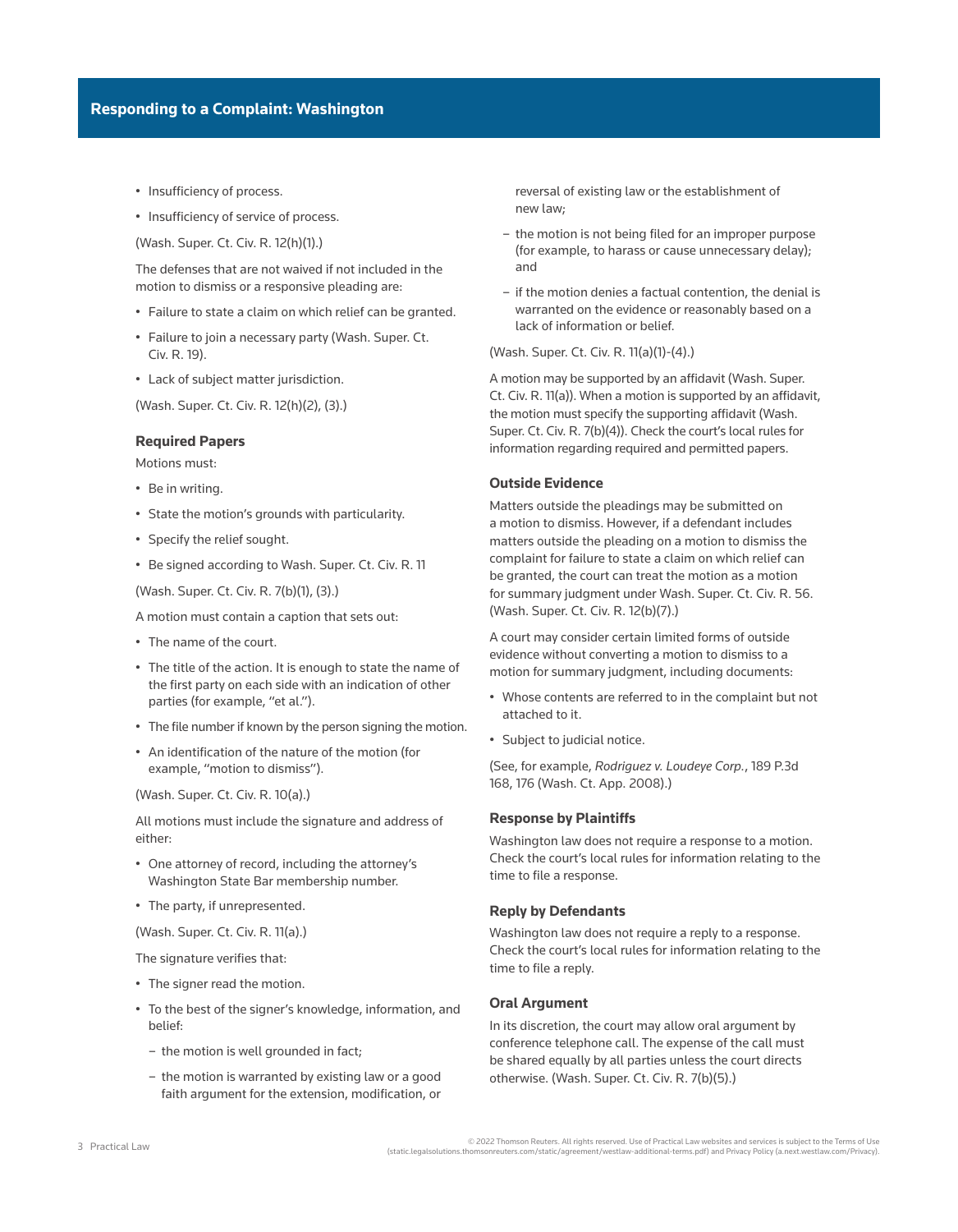Check the court's local rules regarding oral argument. For example, in King County Superior Court, a party may request an oral argument on dispositive motions, but oral argument generally is permitted only for certain nondispositive motions, including:

- Motions for revision of commissioners' rulings, except rulings regarding involuntary commitment and Title 13 proceedings.
- Motions for [temporary restraining orders](http://www.westlaw.com/Document/I0f9fe53def0811e28578f7ccc38dcbee/View/FullText.html?originationContext=document&vr=3.0&rs=cblt1.0&transitionType=DocumentItem&contextData=(sc.Search)) and [preliminary injunctions](http://www.westlaw.com/Document/I0f9fe53fef0811e28578f7ccc38dcbee/View/FullText.html?originationContext=document&vr=3.0&rs=cblt1.0&transitionType=DocumentItem&contextData=(sc.Search)).
- Family Law motions under LFLR 5.
- Motions to be presented in person to the Ex Parte and Probate Department under the Ex Parte and Probate Department Presentation of Motions and Hearings Manual issued by the clerk.

(Wash. King Super. Ct. LCR 7(b)(3), (4)).

Oral argument may be requested in other cases by placing "ORAL ARGUMENT REQUESTED" prominently on the first page of the motion or opposition to the motion (Wash. King Super. Ct. LCR 7(b)(4)(C)).

### **Stay of Discovery**

Washington law does not contemplate a stay of discovery during a pre-answer motion. Counsel may consider filing a motion for a [protective order](http://www.westlaw.com/Document/I0f9fbe36ef0811e28578f7ccc38dcbee/View/FullText.html?originationContext=document&vr=3.0&rs=cblt1.0&transitionType=DocumentItem&contextData=(sc.Search)) to stay discovery [\(Wash.](http://www.westlaw.com/Link/Document/FullText?findType=L&pubNum=1003982&cite=WARSUPERCTCIVCR26&originatingDoc=I9e8d955217c611e598db8b09b4f043e0&refType=LQ&originationContext=document&vr=3.0&rs=cblt1.0&transitionType=PLDocumentLink&billingHash=ED760A76AB52AD6AE1F026FB87C58E0588F847231ADA7601AC6D19558E12F8FE&contextData=(sc.Search))  [Super. Ct. Civ. R. 26\(c\)\)](http://www.westlaw.com/Link/Document/FullText?findType=L&pubNum=1003982&cite=WARSUPERCTCIVCR26&originatingDoc=I9e8d955217c611e598db8b09b4f043e0&refType=LQ&originationContext=document&vr=3.0&rs=cblt1.0&transitionType=PLDocumentLink&billingHash=ED760A76AB52AD6AE1F026FB87C58E0588F847231ADA7601AC6D19558E12F8FE&contextData=(sc.Search)).

### **Serving an Answer or Other Response**

If the court denies the motion or postpones its disposition until the trial on the merits, the defendant must serve a responsive pleading within ten days after receiving notice of the court's action ([Wash. Super. Ct.](http://www.westlaw.com/Link/Document/FullText?findType=L&pubNum=1003982&cite=WARSUPERCTCIVCR12&originatingDoc=I9e8d955217c611e598db8b09b4f043e0&refType=LQ&originationContext=document&vr=3.0&rs=cblt1.0&transitionType=PLDocumentLink&billingHash=97167F438FC778BAA872619E33680F5140922440B648EDB528FFA51B899EAA33&contextData=(sc.Search))  [Civ. R. 12\(a\)\(4\)\(A\)\)](http://www.westlaw.com/Link/Document/FullText?findType=L&pubNum=1003982&cite=WARSUPERCTCIVCR12&originatingDoc=I9e8d955217c611e598db8b09b4f043e0&refType=LQ&originationContext=document&vr=3.0&rs=cblt1.0&transitionType=PLDocumentLink&billingHash=97167F438FC778BAA872619E33680F5140922440B648EDB528FFA51B899EAA33&contextData=(sc.Search)).

# **Motion for a More Definite Statement**

### **Preliminary Requirements**

There generally are no preliminary requirements for a motion for a more definite statement. Check the court's local rules and the judge's individual rules to determine whether a particular court imposes any preliminary requirements.

### **Grounds Asserted**

A party may move for a more definite statement if either:

• The pleading is so vague or ambiguous that the party cannot reasonably prepare a response.

• More particularity in the pleading can help dispose of the action efficiently and economically.

[\(Wash. Super. Ct. Civ. R. 12\(e\).](http://www.westlaw.com/Link/Document/FullText?findType=L&pubNum=1003982&cite=WARSUPERCTCIVCR12&originatingDoc=I9e8d955217c611e598db8b09b4f043e0&refType=LQ&originationContext=document&vr=3.0&rs=cblt1.0&transitionType=PLDocumentLink&billingHash=97167F438FC778BAA872619E33680F5140922440B648EDB528FFA51B899EAA33&contextData=(sc.Search)))

The party must file the motion before any other responsive pleading, and the motion must identify:

- The defects complained of.
- The desired details.

[\(Wash. Super. Ct. Civ. R. 12\(e\).](http://www.westlaw.com/Link/Document/FullText?findType=L&pubNum=1003982&cite=WARSUPERCTCIVCR12&originatingDoc=I9e8d955217c611e598db8b09b4f043e0&refType=LQ&originationContext=document&vr=3.0&rs=cblt1.0&transitionType=PLDocumentLink&billingHash=97167F438FC778BAA872619E33680F5140922440B648EDB528FFA51B899EAA33&contextData=(sc.Search)))

# **Waiver**

The service of an answer waives the defendant's right to make a motion for a more definite statement ([Wash.](http://www.westlaw.com/Link/Document/FullText?findType=L&pubNum=1003982&cite=WARSUPERCTCIVCR12&originatingDoc=I9e8d955217c611e598db8b09b4f043e0&refType=LQ&originationContext=document&vr=3.0&rs=cblt1.0&transitionType=PLDocumentLink&billingHash=97167F438FC778BAA872619E33680F5140922440B648EDB528FFA51B899EAA33&contextData=(sc.Search))  [Super. Ct. Civ. R. 12\(e\)\)](http://www.westlaw.com/Link/Document/FullText?findType=L&pubNum=1003982&cite=WARSUPERCTCIVCR12&originatingDoc=I9e8d955217c611e598db8b09b4f043e0&refType=LQ&originationContext=document&vr=3.0&rs=cblt1.0&transitionType=PLDocumentLink&billingHash=97167F438FC778BAA872619E33680F5140922440B648EDB528FFA51B899EAA33&contextData=(sc.Search)).

## **Required Papers**

See [Motion to Dismiss: Required Papers.](file:///Production/Composition/Thomson/Incoming/2022/012722/#co_anchor_a000013_1)

# **Outside Evidence**

The nature of a motion for a more definite statement does not lend itself to the presentation of outside evidence.

#### **Response by Plaintiffs**

See [Motion to Dismiss: Response by Plaintiffs.](file:///Production/Composition/Thomson/Incoming/2022/012722/#co_anchor_a000015_1)

If the motion is granted and the court's order is not obeyed within ten days after receiving notice of the order, the court may strike the pleading that was subject to the order [\(Wash. Super. Ct. Civ. R. 12\(e\)\)](http://www.westlaw.com/Link/Document/FullText?findType=L&pubNum=1003982&cite=WARSUPERCTCIVCR12&originatingDoc=I9e8d955217c611e598db8b09b4f043e0&refType=LQ&originationContext=document&vr=3.0&rs=cblt1.0&transitionType=PLDocumentLink&billingHash=97167F438FC778BAA872619E33680F5140922440B648EDB528FFA51B899EAA33&contextData=(sc.Search)).

### **Reply by Defendants**

See [Motion to Dismiss: Reply by Defendants](file:///Production/Composition/Thomson/Incoming/2022/012722/#co_anchor_a001607_1).

### **Oral Argument**

See [Motion to Dismiss: Oral Argument.](file:///Production/Composition/Thomson/Incoming/2022/012722/#co_anchor_a001707_1)

### **Stay of Discovery**

See [Motion to Dismiss: Stay of Discovery](file:///Production/Composition/Thomson/Incoming/2022/012722/#co_anchor_a001807_1).

### **Serving an Answer or Other Response**

If the court denies the motion or postpones its disposition until the trial on the merits, the defendant must serve a responsive pleading within ten days after receiving notice of the court's action ([Wash. Super. Ct. Civ. R. 12\(a\)\(4\)\(A\)\)](http://www.westlaw.com/Link/Document/FullText?findType=L&pubNum=1003982&cite=WARSUPERCTCIVCR12&originatingDoc=I9e8d955217c611e598db8b09b4f043e0&refType=LQ&originationContext=document&vr=3.0&rs=cblt1.0&transitionType=PLDocumentLink&billingHash=97167F438FC778BAA872619E33680F5140922440B648EDB528FFA51B899EAA33&contextData=(sc.Search)).

If the court grants the motion, the defendant must serve a responsive pleading within ten days after being served with the plaintiff's more definite statement ([Wash. Super.](http://www.westlaw.com/Link/Document/FullText?findType=L&pubNum=1003982&cite=WARSUPERCTCIVCR12&originatingDoc=I9e8d955217c611e598db8b09b4f043e0&refType=LQ&originationContext=document&vr=3.0&rs=cblt1.0&transitionType=PLDocumentLink&billingHash=97167F438FC778BAA872619E33680F5140922440B648EDB528FFA51B899EAA33&contextData=(sc.Search))  [Ct. Civ. R. 12\(a\)\(4\)\(B\)](http://www.westlaw.com/Link/Document/FullText?findType=L&pubNum=1003982&cite=WARSUPERCTCIVCR12&originatingDoc=I9e8d955217c611e598db8b09b4f043e0&refType=LQ&originationContext=document&vr=3.0&rs=cblt1.0&transitionType=PLDocumentLink&billingHash=97167F438FC778BAA872619E33680F5140922440B648EDB528FFA51B899EAA33&contextData=(sc.Search))).

2022 Thomson Reuters. All rights reserved. Use of Practical Law websites and services is subject to the Terms of Use<br>(static.legalsolutions.thomsonreuters.com/static/agreement/westlaw-additional-terms.pdf) and Privacy Poli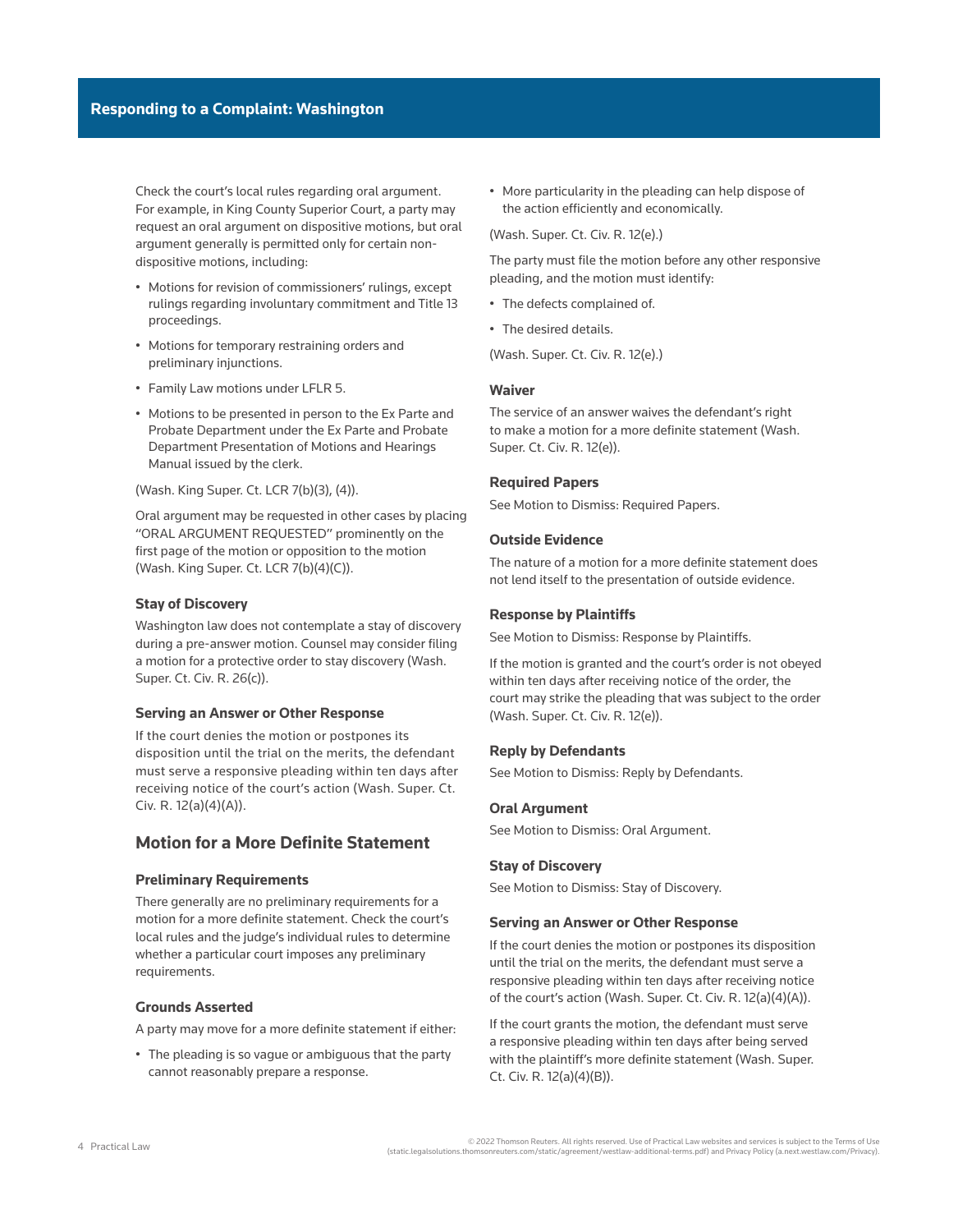# **Motion to Strike**

### **Preliminary Requirements**

There generally are no preliminary requirements for a motion to strike. Check the local rules and the judge's individual rules to determine whether a particular court imposes any preliminary requirements.

### **Grounds Asserted**

Before responding to a pleading, a defendant may move to strike from the complaint any matter that is:

- Redundant.
- Immaterial.
- Impertinent.
- Scandalous.

([Wash. Super. Ct. Civ. R. 12\(f\).](http://www.westlaw.com/Link/Document/FullText?findType=L&pubNum=1003982&cite=WARSUPERCTCIVCR12&originatingDoc=I9e8d955217c611e598db8b09b4f043e0&refType=LQ&originationContext=document&vr=3.0&rs=cblt1.0&transitionType=PLDocumentLink&billingHash=97167F438FC778BAA872619E33680F5140922440B648EDB528FFA51B899EAA33&contextData=(sc.Search)))

### **Waiver**

The service of an answer waives the defendant's right to make a motion to strike. However, a court may strike material from a pleading at any time on its own initiative. ([Wash. Super. Ct. Civ. R. 12\(f\).](http://www.westlaw.com/Link/Document/FullText?findType=L&pubNum=1003982&cite=WARSUPERCTCIVCR12&originatingDoc=I9e8d955217c611e598db8b09b4f043e0&refType=LQ&originationContext=document&vr=3.0&rs=cblt1.0&transitionType=PLDocumentLink&billingHash=97167F438FC778BAA872619E33680F5140922440B648EDB528FFA51B899EAA33&contextData=(sc.Search)))

### **Required Papers**

See [Motion to Dismiss: Required Papers](file:///Production/Composition/Thomson/Incoming/2022/012722/#co_anchor_a000013_1).

### **Outside Evidence**

Washington law does not expressly preclude a movant from presenting outside evidence in a motion to strike. However, this type of motion does not generally require outside evidence.

### **Response by Plaintiffs**

See [Motion to Dismiss: Response by Plaintiffs](file:///Production/Composition/Thomson/Incoming/2022/012722/#co_anchor_a000015_1).

#### **Reply by Defendants**

See [Motion to Dismiss: Reply by Defendants.](file:///Production/Composition/Thomson/Incoming/2022/012722/#co_anchor_a001607_1)

### **Oral Argument**

See [Motion to Dismiss: Oral Argument](file:///Production/Composition/Thomson/Incoming/2022/012722/#co_anchor_a001707_1).

#### **Stay of Discovery**

See [Motion to Dismiss: Stay of Discovery.](file:///Production/Composition/Thomson/Incoming/2022/012722/#co_anchor_a001807_1)

#### **Serving an Answer or Other Response**

If the court denies the motion or postpones its disposition until the trial on the merits, the defendant must serve a

responsive pleading within ten days after receiving notice of the court's action ([Wash. Super. Ct. Civ. R. 12\(a\)\(4\)\(A\)\)](http://www.westlaw.com/Link/Document/FullText?findType=L&pubNum=1003982&cite=WARSUPERCTCIVCR12&originatingDoc=I9e8d955217c611e598db8b09b4f043e0&refType=LQ&originationContext=document&vr=3.0&rs=cblt1.0&transitionType=PLDocumentLink&billingHash=97167F438FC778BAA872619E33680F5140922440B648EDB528FFA51B899EAA33&contextData=(sc.Search)).

# **Answering the Complaint**

# **5. What are the required and optional contents of an answer?**

Before filing an answer, consult the court's local rules and the judge's individual rules because they may vary from the general requirements.

# **Required Contents**

### **Caption**

In Washington, the answer must have a caption that contains:

- The name of the court.
- The title of the action. It is enough to state the name of the first party on each side with a designation for other parties (for example, "et al.").
- The file number if known by the person signing the answer.
- An identification of the nature of the pleading (for example, "answer").

[\(Wash. Super. Ct. Civ. R. 10\(a\).](http://www.westlaw.com/Link/Document/FullText?findType=L&pubNum=1003982&cite=WARSUPERCTCIVCR10&originatingDoc=I9e8d955217c611e598db8b09b4f043e0&refType=LQ&originationContext=document&vr=3.0&rs=cblt1.0&transitionType=PLDocumentLink&billingHash=0E7C966EF5A095C1D3AD21F99230AB1F1CDFF603059EC5D007B61AF61F3FD441&contextData=(sc.Search)))

# **Denials or Admissions**

The answer must respond to each allegation in the complaint with:

- An admission.
- A denial.
- A statement that the defendant is without knowledge or information sufficient to form a belief about the truth of an allegation, which has the effect of a denial.

[\(Wash. Super. Ct. Civ. R. 8\(b\)](http://www.westlaw.com/Link/Document/FullText?findType=L&pubNum=1003982&cite=WARSUPERCTCIVCR8&originatingDoc=I9e8d955217c611e598db8b09b4f043e0&refType=LQ&originationContext=document&vr=3.0&rs=cblt1.0&transitionType=PLDocumentLink&billingHash=AE8AB0C5F08B91F9A2CE58F99937A26E4A7389CB16E84500AF9684579C4AACF8&contextData=(sc.Search)).)

Allegations in the complaint that require a responsive pleading, except for allegations relating to the amount of damages, are considered admitted by the defendant unless denied in the answer ([Wash. Super. Ct. Civ. R. 8\(d\)](http://www.westlaw.com/Link/Document/FullText?findType=L&pubNum=1003982&cite=WARSUPERCTCIVCR8&originatingDoc=I9e8d955217c611e598db8b09b4f043e0&refType=LQ&originationContext=document&vr=3.0&rs=cblt1.0&transitionType=PLDocumentLink&billingHash=AE8AB0C5F08B91F9A2CE58F99937A26E4A7389CB16E84500AF9684579C4AACF8&contextData=(sc.Search))).

If a defendant intends in good faith to refute all the allegations in the complaint, it may generally deny all allegations subject to the obligations in [Rule 11 of the](http://www.westlaw.com/Link/Document/FullText?findType=L&pubNum=1003982&cite=WARSUPERCTCIVCR11&originatingDoc=I9e8d955217c611e598db8b09b4f043e0&refType=LQ&originationContext=document&vr=3.0&rs=cblt1.0&transitionType=PLDocumentLink&billingHash=853D6552C559B9A4F0789CE757AEB71B617F5D320239245FCB7313F5A9754642&contextData=(sc.Search))  [Washington Superior Court Civil Rules](http://www.westlaw.com/Link/Document/FullText?findType=L&pubNum=1003982&cite=WARSUPERCTCIVCR11&originatingDoc=I9e8d955217c611e598db8b09b4f043e0&refType=LQ&originationContext=document&vr=3.0&rs=cblt1.0&transitionType=PLDocumentLink&billingHash=853D6552C559B9A4F0789CE757AEB71B617F5D320239245FCB7313F5A9754642&contextData=(sc.Search)) ([Wash. Super. Ct.](http://www.westlaw.com/Link/Document/FullText?findType=L&pubNum=1003982&cite=WARSUPERCTCIVCR8&originatingDoc=I9e8d955217c611e598db8b09b4f043e0&refType=LQ&originationContext=document&vr=3.0&rs=cblt1.0&transitionType=PLDocumentLink&billingHash=AE8AB0C5F08B91F9A2CE58F99937A26E4A7389CB16E84500AF9684579C4AACF8&contextData=(sc.Search))  [Civ. R. 8\(b\)](http://www.westlaw.com/Link/Document/FullText?findType=L&pubNum=1003982&cite=WARSUPERCTCIVCR8&originatingDoc=I9e8d955217c611e598db8b09b4f043e0&refType=LQ&originationContext=document&vr=3.0&rs=cblt1.0&transitionType=PLDocumentLink&billingHash=AE8AB0C5F08B91F9A2CE58F99937A26E4A7389CB16E84500AF9684579C4AACF8&contextData=(sc.Search))).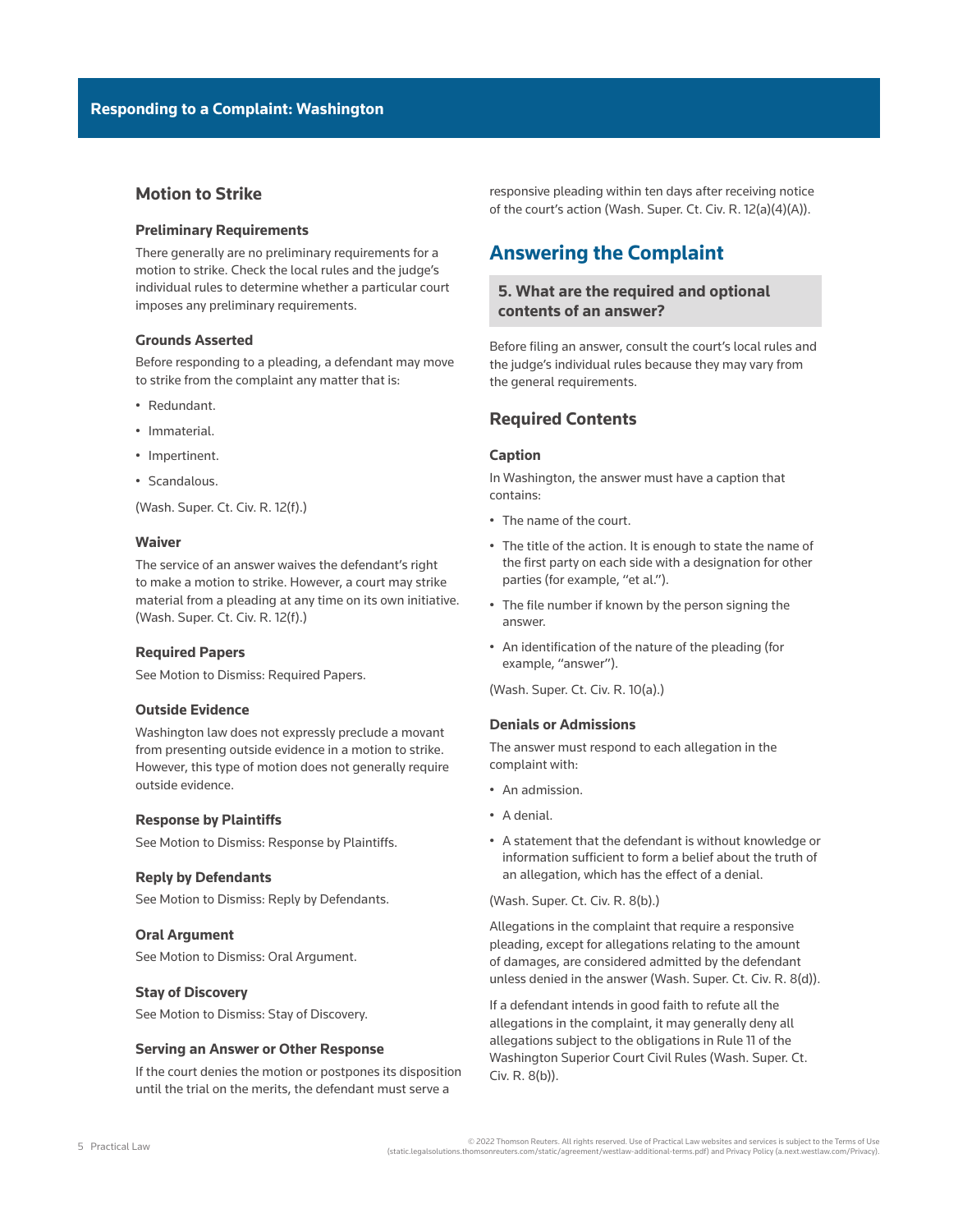### **Defenses**

A defendant must state in short and plain terms its defenses to each claim asserted in the complaint ([Wash.](http://www.westlaw.com/Link/Document/FullText?findType=L&pubNum=1003982&cite=WARSUPERCTCIVCR8&originatingDoc=I9e8d955217c611e598db8b09b4f043e0&refType=LQ&originationContext=document&vr=3.0&rs=cblt1.0&transitionType=PLDocumentLink&billingHash=AE8AB0C5F08B91F9A2CE58F99937A26E4A7389CB16E84500AF9684579C4AACF8&contextData=(sc.Search))  [Super. Ct. Civ. R. 8\(b\)](http://www.westlaw.com/Link/Document/FullText?findType=L&pubNum=1003982&cite=WARSUPERCTCIVCR8&originatingDoc=I9e8d955217c611e598db8b09b4f043e0&refType=LQ&originationContext=document&vr=3.0&rs=cblt1.0&transitionType=PLDocumentLink&billingHash=AE8AB0C5F08B91F9A2CE58F99937A26E4A7389CB16E84500AF9684579C4AACF8&contextData=(sc.Search))).

Certain defenses are waived unless they are asserted in the answer or in a motion filed no later than the answer, including:

- Lack of personal jurisdiction.
- Improper venue.
- Insufficiency of process.
- Insufficiency of service of process.

([Wash. Super. Ct. Civ. R. 12\(h\)\(1\)](http://www.westlaw.com/Link/Document/FullText?findType=L&pubNum=1003982&cite=WARSUPERCTCIVCR12&originatingDoc=I9e8d955217c611e598db8b09b4f043e0&refType=LQ&originationContext=document&vr=3.0&rs=cblt1.0&transitionType=PLDocumentLink&billingHash=97167F438FC778BAA872619E33680F5140922440B648EDB528FFA51B899EAA33&contextData=(sc.Search)); see [Question 4: Motion to](file:///Production/Composition/Thomson/Incoming/2022/012722/#co_anchor_a000011_1) [Dismiss: Grounds Asserted](file:///Production/Composition/Thomson/Incoming/2022/012722/#co_anchor_a000011_1).)

The defendant must set out certain [affirmative defenses](http://www.westlaw.com/Document/I0f9fbfe2ef0811e28578f7ccc38dcbee/View/FullText.html?originationContext=document&vr=3.0&rs=cblt1.0&transitionType=DocumentItem&contextData=(sc.Search)) in the answer, including:

- Accord and satisfaction.
- [Arbitration](http://www.westlaw.com/Document/I0f9fbdfdef0811e28578f7ccc38dcbee/View/FullText.html?originationContext=document&vr=3.0&rs=cblt1.0&transitionType=DocumentItem&contextData=(sc.Search)) and award.
- Assumption of risk.
- Contributory negligence.
- [Discharge](http://www.westlaw.com/Document/I3a99e7daef1211e28578f7ccc38dcbee/View/FullText.html?originationContext=document&vr=3.0&rs=cblt1.0&transitionType=DocumentItem&contextData=(sc.Search)) in bankruptcy.
- Duress.
- [Estoppel.](http://www.westlaw.com/Document/I0f9fe5f8ef0811e28578f7ccc38dcbee/View/FullText.html?originationContext=document&vr=3.0&rs=cblt1.0&transitionType=DocumentItem&contextData=(sc.Search))
- Failure of [consideration.](http://www.westlaw.com/Document/I0f9fc0e6ef0811e28578f7ccc38dcbee/View/FullText.html?originationContext=document&vr=3.0&rs=cblt1.0&transitionType=DocumentItem&contextData=(sc.Search))
- Fault of a non-party ([Wash. Super. Ct. Civ. R. 12\(i\)\)](http://www.westlaw.com/Link/Document/FullText?findType=L&pubNum=1003982&cite=WARSUPERCTCIVCR12&originatingDoc=I9e8d955217c611e598db8b09b4f043e0&refType=LQ&originationContext=document&vr=3.0&rs=cblt1.0&transitionType=PLDocumentLink&billingHash=97167F438FC778BAA872619E33680F5140922440B648EDB528FFA51B899EAA33&contextData=(sc.Search)).
- Fraud.
- Illegality.
- Injury by fellow servant.
- [Laches.](http://www.westlaw.com/Document/I0f9fe5faef0811e28578f7ccc38dcbee/View/FullText.html?originationContext=document&vr=3.0&rs=cblt1.0&transitionType=DocumentItem&contextData=(sc.Search))
- [License.](http://www.westlaw.com/Document/I0fa00bc6ef0811e28578f7ccc38dcbee/View/FullText.html?originationContext=document&vr=3.0&rs=cblt1.0&transitionType=DocumentItem&contextData=(sc.Search))
- Payment.
- [Release](http://www.westlaw.com/Document/I2e45ae59642211e38578f7ccc38dcbee/View/FullText.html?originationContext=document&vr=3.0&rs=cblt1.0&transitionType=DocumentItem&contextData=(sc.Search)).
- [Res judicata](http://www.westlaw.com/Document/I0f9fbff2ef0811e28578f7ccc38dcbee/View/FullText.html?originationContext=document&vr=3.0&rs=cblt1.0&transitionType=DocumentItem&contextData=(sc.Search)).
- [Statute of frauds](http://www.westlaw.com/Document/I5678d41c74ad11e38578f7ccc38dcbee/View/FullText.html?originationContext=document&vr=3.0&rs=cblt1.0&transitionType=DocumentItem&contextData=(sc.Search)).
- [Statute of limitations.](http://www.westlaw.com/Document/Ie38512c2646a11eaadfea82903531a62/View/FullText.html?originationContext=document&vr=3.0&rs=cblt1.0&transitionType=DocumentItem&contextData=(sc.Search))
- Waiver.
- Any other matter constituting an avoidance or affirmative defense.

([Wash. Super. Ct. Civ. R. 8\(c\).](http://www.westlaw.com/Link/Document/FullText?findType=L&pubNum=1003982&cite=WARSUPERCTCIVCR8&originatingDoc=I9e8d955217c611e598db8b09b4f043e0&refType=LQ&originationContext=document&vr=3.0&rs=cblt1.0&transitionType=PLDocumentLink&billingHash=AE8AB0C5F08B91F9A2CE58F99937A26E4A7389CB16E84500AF9684579C4AACF8&contextData=(sc.Search)))

All defenses must be made in numbered paragraphs. Set out each non-denial defense separately wherever a separation helps with the clear presentation of the matters. [\(Wash. Super. Ct. Civ. R. 10\(b\)](http://www.westlaw.com/Link/Document/FullText?findType=L&pubNum=1003982&cite=WARSUPERCTCIVCR10&originatingDoc=I9e8d955217c611e598db8b09b4f043e0&refType=LQ&originationContext=document&vr=3.0&rs=cblt1.0&transitionType=PLDocumentLink&billingHash=0E7C966EF5A095C1D3AD21F99230AB1F1CDFF603059EC5D007B61AF61F3FD441&contextData=(sc.Search)).) The defendant may adopt by reference statements in the same pleading (for example, the answer) or another pleading or motion (for example, the complaint) ([Wash. Super. Ct. Civ. R. 10\(c\)\)](http://www.westlaw.com/Link/Document/FullText?findType=L&pubNum=1003982&cite=WARSUPERCTCIVCR10&originatingDoc=I9e8d955217c611e598db8b09b4f043e0&refType=LQ&originationContext=document&vr=3.0&rs=cblt1.0&transitionType=PLDocumentLink&billingHash=0E7C966EF5A095C1D3AD21F99230AB1F1CDFF603059EC5D007B61AF61F3FD441&contextData=(sc.Search)).

An answer may set out two or more defenses alternatively or hypothetically either in one defense or in separate defenses. An answer may also set out as many defenses as are available to the defendant regardless of consistency and whether based on legal or equitable grounds. ([Wash.](http://www.westlaw.com/Link/Document/FullText?findType=L&pubNum=1003982&cite=WARSUPERCTCIVCR8&originatingDoc=I9e8d955217c611e598db8b09b4f043e0&refType=LQ&originationContext=document&vr=3.0&rs=cblt1.0&transitionType=PLDocumentLink&billingHash=AE8AB0C5F08B91F9A2CE58F99937A26E4A7389CB16E84500AF9684579C4AACF8&contextData=(sc.Search))  [Super. Ct. Civ. R. 8\(e\)\(2\)](http://www.westlaw.com/Link/Document/FullText?findType=L&pubNum=1003982&cite=WARSUPERCTCIVCR8&originatingDoc=I9e8d955217c611e598db8b09b4f043e0&refType=LQ&originationContext=document&vr=3.0&rs=cblt1.0&transitionType=PLDocumentLink&billingHash=AE8AB0C5F08B91F9A2CE58F99937A26E4A7389CB16E84500AF9684579C4AACF8&contextData=(sc.Search)).)

#### **Signature**

The answer must include the signature and address of either:

- One attorney of record, including the attorney's Washington State Bar Association membership number.
- The party, if unrepresented.

[\(Wash. Super. Ct. Civ. R. 11\(a\)](http://www.westlaw.com/Link/Document/FullText?findType=L&pubNum=1003982&cite=WARSUPERCTCIVCR11&originatingDoc=I9e8d955217c611e598db8b09b4f043e0&refType=LQ&originationContext=document&vr=3.0&rs=cblt1.0&transitionType=PLDocumentLink&billingHash=853D6552C559B9A4F0789CE757AEB71B617F5D320239245FCB7313F5A9754642&contextData=(sc.Search)).)

The signature verifies that:

- The signer read the answer.
- To the best of the signer's knowledge, information, and belief:
	- the answer is well grounded in fact;
	- the answer is warranted by existing law or a good faith argument for the extension, modification, or reversal of existing law or the establishment of new law;
	- the answer is not being filed for an improper purpose (for example, to harass or cause unnecessary delay); and
	- if the answer denies a factual contention, the denial is warranted on the evidence or reasonably based on a lack of information or belief.

[\(Wash. Super. Ct. Civ. R. 11\(a\)\(1\)-\(4\)](http://www.westlaw.com/Link/Document/FullText?findType=L&pubNum=1003982&cite=WARSUPERCTCIVCR11&originatingDoc=I9e8d955217c611e598db8b09b4f043e0&refType=LQ&originationContext=document&vr=3.0&rs=cblt1.0&transitionType=PLDocumentLink&billingHash=853D6552C559B9A4F0789CE757AEB71B617F5D320239245FCB7313F5A9754642&contextData=(sc.Search)).)

# **Optional Contents**

# **Cross-Claims and Counterclaims**

A defendant may assert in its answer:

- Cross-claims.
- Counterclaims.
- [\(Wash. Super. Ct. Civ. R. 13;](http://www.westlaw.com/Link/Document/FullText?findType=L&pubNum=1003982&cite=WARSUPERCTCIVCR13&originatingDoc=I9e8d955217c611e598db8b09b4f043e0&refType=LQ&originationContext=document&vr=3.0&rs=cblt1.0&transitionType=PLDocumentLink&billingHash=692A149754BEC54C290DA5EF355710C998D9B7DF26E8643AE697C0ABE7F6DC9C&contextData=(sc.Search)) see [Question 9](file:///Production/Composition/Thomson/Incoming/2022/012722/#co_anchor_a000063_1).)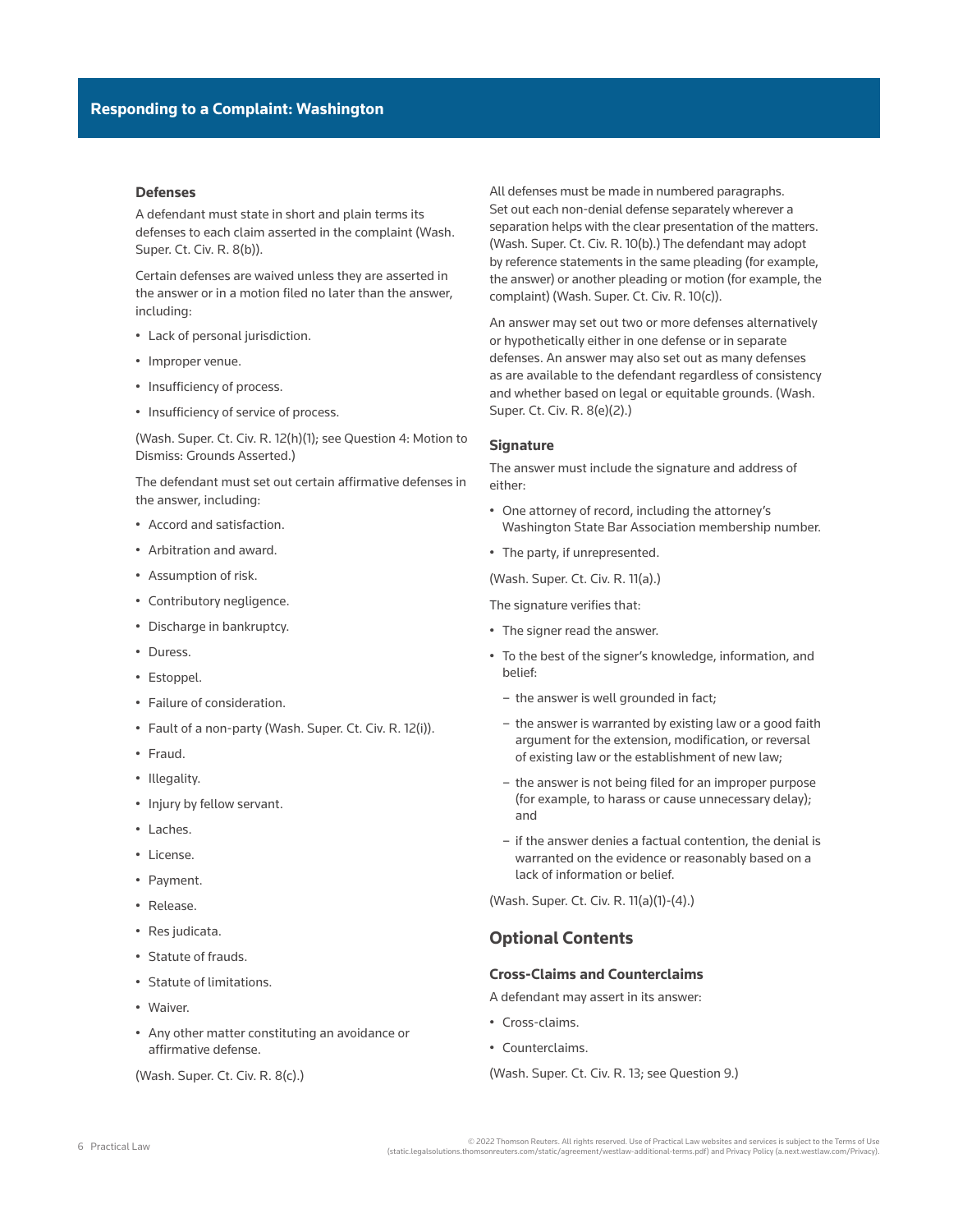# **Exhibits**

An answer may rely on written exhibits attached to it ([Wash. Super. Ct. Civ. R. 10\(c\)](http://www.westlaw.com/Link/Document/FullText?findType=L&pubNum=1003982&cite=WARSUPERCTCIVCR10&originatingDoc=I9e8d955217c611e598db8b09b4f043e0&refType=LQ&originationContext=document&vr=3.0&rs=cblt1.0&transitionType=PLDocumentLink&billingHash=0E7C966EF5A095C1D3AD21F99230AB1F1CDFF603059EC5D007B61AF61F3FD441&contextData=(sc.Search))).

# **6. Under what circumstances, if any, must a defendant verify its response?**

Except when a rule or statute provides otherwise, a defendant is not required to verify its answer by affidavit ([Wash. Super. Ct. Civ. R. 11\(a\);](http://www.westlaw.com/Link/Document/FullText?findType=L&pubNum=1003982&cite=WARSUPERCTCIVCR11&originatingDoc=I9e8d955217c611e598db8b09b4f043e0&refType=LQ&originationContext=document&vr=3.0&rs=cblt1.0&transitionType=PLDocumentLink&billingHash=853D6552C559B9A4F0789CE757AEB71B617F5D320239245FCB7313F5A9754642&contextData=(sc.Search)) 3A Wash. Prac. Rules Practice CR 11 cmt. 4 (6th ed.)).

# **Amending an Answer**

# **7. Can a defendant amend its answer? If so:**

- When?
- What grounds, if any, must be shown to justify an amendment?

# **Time to Amend**

A defendant may amend its answer once as a matter of course at any time before a responsive pleading is served. When no responsive pleading is permitted and the action has not been placed on the trial calendar, the defendant may amend its answer at any time within 20 days after serving it. A defendant otherwise may amend its answer only with leave of court or written consent of the opposing party. [\(Wash. Super. Ct. Civ. R. 15\(a\).](http://www.westlaw.com/Link/Document/FullText?findType=L&pubNum=1003982&cite=WARSUPERCTCIVCR15&originatingDoc=I9e8d955217c611e598db8b09b4f043e0&refType=LQ&originationContext=document&vr=3.0&rs=cblt1.0&transitionType=PLDocumentLink&billingHash=FBE7AAD226A990E9557B4A09E336955B432D5C1BC2B099F7438B545C4FEE7028&contextData=(sc.Search)))

# **Grounds for Amendment**

When a defendant may amend its answer only with leave of court, leave can be freely given when justice so requires ([Wash. Super. Ct. Civ. R. 15\(a\)\)](http://www.westlaw.com/Link/Document/FullText?findType=L&pubNum=1003982&cite=WARSUPERCTCIVCR15&originatingDoc=I9e8d955217c611e598db8b09b4f043e0&refType=LQ&originationContext=document&vr=3.0&rs=cblt1.0&transitionType=PLDocumentLink&billingHash=FBE7AAD226A990E9557B4A09E336955B432D5C1BC2B099F7438B545C4FEE7028&contextData=(sc.Search)). Washington courts can grant a defendant leave to amend its complaint unless doing so results in prejudice to the opposing party (for example, undue delay, unfair surprise, or jury confusion) or the amendment would be futile (see, for example, *[Cambridge Townhomes, LLC v. Pac. Star Roofing, Inc.](http://www.westlaw.com/Link/Document/FullText?findType=Y&serNum=2019164681&pubNum=0004645&originatingDoc=I9e8d955217c611e598db8b09b4f043e0&refType=RP&fi=co_pp_sp_4645_869&originationContext=document&vr=3.0&rs=cblt1.0&transitionType=PLDocumentLink&billingHash=CAAACB34BB3D73993EE7464D6B2B787B0406D718F3B55B4B2C235329E66DE396&contextData=(sc.Search)#co_pp_sp_4645_869)*, 209 [P.3d 863, 869-70 \(Wash. 2009\)\)](http://www.westlaw.com/Link/Document/FullText?findType=Y&serNum=2019164681&pubNum=0004645&originatingDoc=I9e8d955217c611e598db8b09b4f043e0&refType=RP&fi=co_pp_sp_4645_869&originationContext=document&vr=3.0&rs=cblt1.0&transitionType=PLDocumentLink&billingHash=CAAACB34BB3D73993EE7464D6B2B787B0406D718F3B55B4B2C235329E66DE396&contextData=(sc.Search)#co_pp_sp_4645_869).

# **Replying to an Answer**

## **8. Can a plaintiff file a reply pleading? If so:**

- When is it due?
- What grounds, if any, must be shown to justify a reply?
- What are the optional and required contents?

A plaintiff cannot reply to an answer unless ordered to do so by the court [\(Wash. Super. Ct. Civ. R. 7\(a\)](http://www.westlaw.com/Link/Document/FullText?findType=L&pubNum=1003982&cite=WARSUPERCTCIVCR7&originatingDoc=I9e8d955217c611e598db8b09b4f043e0&refType=LQ&originationContext=document&vr=3.0&rs=cblt1.0&transitionType=PLDocumentLink&billingHash=1380C4578D81B88ACDBCC18258ACE5D30C41F72B4764A74B20AB3057D5731C7B&contextData=(sc.Search))).

# **Time to Reply**

If the court orders the plaintiff to reply to the answer, the reply must be served within 20 days of the order unless the order directs otherwise ([Wash. Super. Ct. Civ. R. 12\(a\)\(4\)](http://www.westlaw.com/Link/Document/FullText?findType=L&pubNum=1003982&cite=WARSUPERCTCIVCR12&originatingDoc=I9e8d955217c611e598db8b09b4f043e0&refType=LQ&originationContext=document&vr=3.0&rs=cblt1.0&transitionType=PLDocumentLink&billingHash=97167F438FC778BAA872619E33680F5140922440B648EDB528FFA51B899EAA33&contextData=(sc.Search))).

# **Grounds for Reply**

The court can direct the plaintiff to serve a reply if it deems a reply to the answer necessary.

# **Reply Contents**

The reply's contents depends on the court's order.

# **Defendant's Affirmative Claims**

# **9. Can a defendant assert affirmative claims of its own? If so:**

- What types of claims are available (for example, counterclaims, crossclaims, third-party claims) and what is the basic nature of each (for example, who is a proper defendant to it and what is a proper subject)?
- Are any claims by a defendant mandatory (for example, compulsory counterclaims, claims covered by an entire controversy rule)?
- When and how does the defendant assert its claims?
- When and how do other parties respond to a defendant's claims?

# **Available Claims**

In Washington, a defendant may assert in its answer:

- Cross-claims.
- Counterclaims.

[\(Wash. Super. Ct. Civ. R. 13.](http://www.westlaw.com/Link/Document/FullText?findType=L&pubNum=1003982&cite=WARSUPERCTCIVCR13&originatingDoc=I9e8d955217c611e598db8b09b4f043e0&refType=LQ&originationContext=document&vr=3.0&rs=cblt1.0&transitionType=PLDocumentLink&billingHash=692A149754BEC54C290DA5EF355710C998D9B7DF26E8643AE697C0ABE7F6DC9C&contextData=(sc.Search)))

The defendant may also assert third-party claims in a separate pleading ([Wash. Super. Ct. Civ. R. 14\(a\)\)](http://www.westlaw.com/Link/Document/FullText?findType=L&pubNum=1003982&cite=WARSUPERCTCIVCR14&originatingDoc=I9e8d955217c611e598db8b09b4f043e0&refType=LQ&originationContext=document&vr=3.0&rs=cblt1.0&transitionType=PLDocumentLink&billingHash=6612DD74B6C2050429C5826189BC188BCD39D15CE169A6CE4759590BF8F92C42&contextData=(sc.Search)).

# **Counterclaims**

Under Washington law, counterclaims can be either compulsory or permissive [\(Wash. Super. Ct. Civ. R. 13\(a\)-\(b\)](http://www.westlaw.com/Link/Document/FullText?findType=L&pubNum=1003982&cite=WARSUPERCTCIVCR13&originatingDoc=I9e8d955217c611e598db8b09b4f043e0&refType=LQ&originationContext=document&vr=3.0&rs=cblt1.0&transitionType=PLDocumentLink&billingHash=692A149754BEC54C290DA5EF355710C998D9B7DF26E8643AE697C0ABE7F6DC9C&contextData=(sc.Search))).

Any claim the defendant has against the plaintiff when serving the answer is a compulsory counterclaim that must be stated in the answer if:

7 Practical Law © 2022 Thomson Reuters. All rights reserved. Use of Practical Law websites and services is subject to the Terms of Use (static.legalsolutions.thomsonreuters.com/static/agreement/westlaw-additional-terms.pdf) and Privacy Policy (a.next.westlaw.com/Privacy).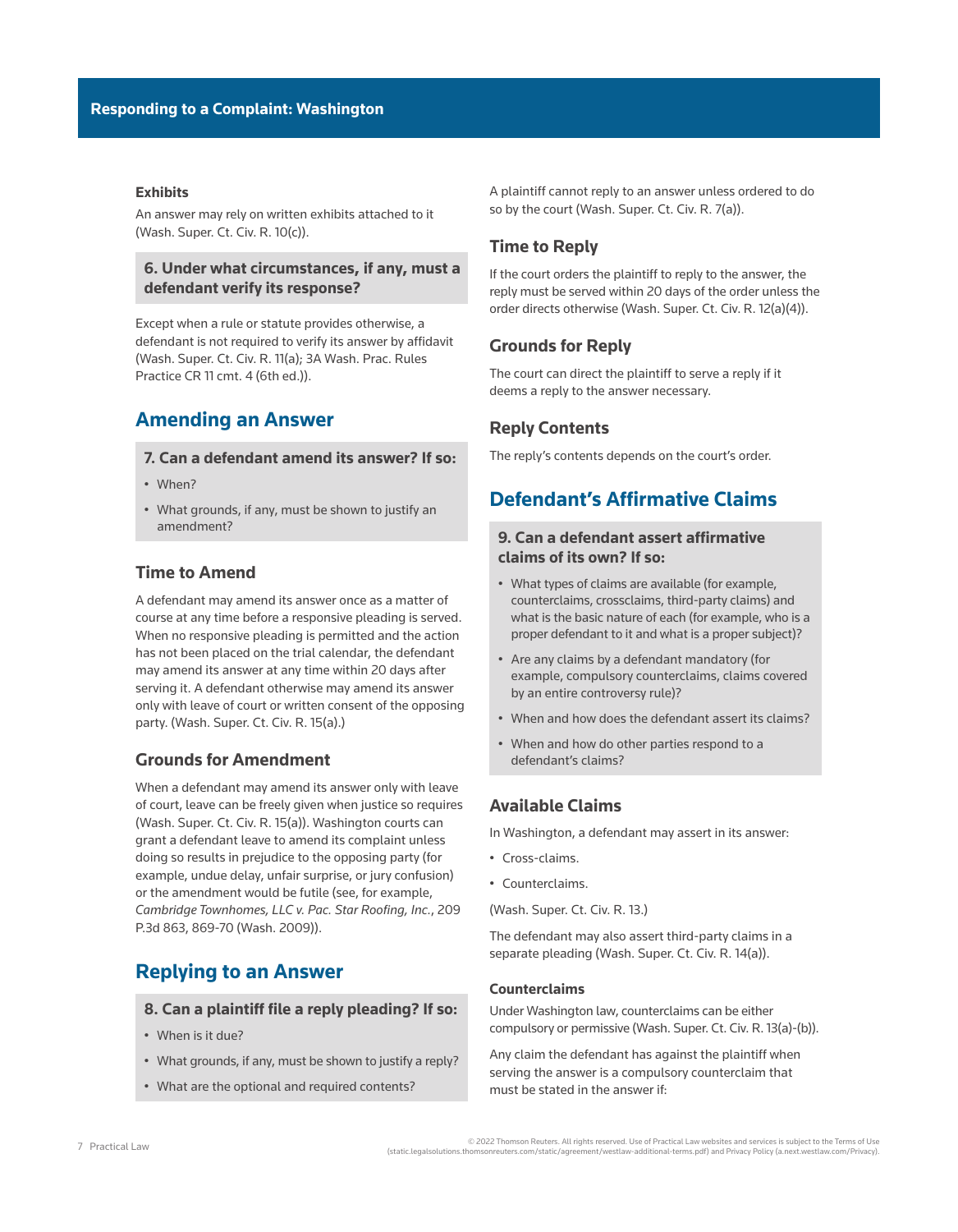- The counterclaim arose out of the same transaction or occurrence that is the subject of the plaintiff's claim.
- The counterclaim's adjudication does not require the presence of a third party whom the court cannot obtain jurisdiction over.
- When the action was commenced, the defendant's counterclaim was not the subject of another pending action.
- The plaintiff did not bring suit on the defendant's counterclaim by attachment or another process by which the court did not obtain jurisdiction to render a judgment thereon or the defendant is stating any counterclaim under Rule 13.

([Wash. Super. Ct. Civ. R. 13\(a\)](http://www.westlaw.com/Link/Document/FullText?findType=L&pubNum=1003982&cite=WARSUPERCTCIVCR13&originatingDoc=I9e8d955217c611e598db8b09b4f043e0&refType=LQ&originationContext=document&vr=3.0&rs=cblt1.0&transitionType=PLDocumentLink&billingHash=692A149754BEC54C290DA5EF355710C998D9B7DF26E8643AE697C0ABE7F6DC9C&contextData=(sc.Search)).)

A permissive counterclaim is any claim against the plaintiff that did not arise out of the transaction or occurrence that is the subject matter of the plaintiff's claim [\(Wash. Super. Ct. Civ. R. 13\(b\)\)](http://www.westlaw.com/Link/Document/FullText?findType=L&pubNum=1003982&cite=WARSUPERCTCIVCR13&originatingDoc=I9e8d955217c611e598db8b09b4f043e0&refType=LQ&originationContext=document&vr=3.0&rs=cblt1.0&transitionType=PLDocumentLink&billingHash=692A149754BEC54C290DA5EF355710C998D9B7DF26E8643AE697C0ABE7F6DC9C&contextData=(sc.Search)).

### **Cross-Claims**

A defendant may assert as a cross-claim against a co-party any claim that:

- Arises out of the same transaction or occurrence that is the subject matter of the complaint or any counterclaim in it.
- Relates to any property that is the subject matter of the complaint.

([Wash. Super. Ct. Civ. R. 13\(g\)](http://www.westlaw.com/Link/Document/FullText?findType=L&pubNum=1003982&cite=WARSUPERCTCIVCR13&originatingDoc=I9e8d955217c611e598db8b09b4f043e0&refType=LQ&originationContext=document&vr=3.0&rs=cblt1.0&transitionType=PLDocumentLink&billingHash=692A149754BEC54C290DA5EF355710C998D9B7DF26E8643AE697C0ABE7F6DC9C&contextData=(sc.Search)).)

# **Third-Party Claims**

A defendant, as third-party plaintiff, may serve a summons and complaint on a non-party (a third-party defendant) who is or may be liable to the defendant for all or part of the plaintiff's claims against the defendant ([Wash. Super. Ct. Civ. R. 14\(a\)\)](http://www.westlaw.com/Link/Document/FullText?findType=L&pubNum=1003982&cite=WARSUPERCTCIVCR14&originatingDoc=I9e8d955217c611e598db8b09b4f043e0&refType=LQ&originationContext=document&vr=3.0&rs=cblt1.0&transitionType=PLDocumentLink&billingHash=6612DD74B6C2050429C5826189BC188BCD39D15CE169A6CE4759590BF8F92C42&contextData=(sc.Search)).

# **Mandatory Claims for Defendant**

The only mandatory claim is the compulsory counterclaim (see [Available Claims: Counterclaims](file:///Production/Composition/Thomson/Incoming/2022/012722/#co_anchor_a000065_1)).

# **When and How Claims Are Asserted**

# **Counterclaims**

Compulsory counterclaims must be asserted in the answer (see [Available Claims: Counterclaims\)](file:///Production/Composition/Thomson/Incoming/2022/012722/#co_anchor_a000065_1). Permissive counterclaims may also be asserted in the answer [\(Wash.](http://www.westlaw.com/Link/Document/FullText?findType=L&pubNum=1003982&cite=WARSUPERCTCIVCR13&originatingDoc=I9e8d955217c611e598db8b09b4f043e0&refType=LQ&originationContext=document&vr=3.0&rs=cblt1.0&transitionType=PLDocumentLink&billingHash=692A149754BEC54C290DA5EF355710C998D9B7DF26E8643AE697C0ABE7F6DC9C&contextData=(sc.Search))  [Super. Ct. Civ. R. 13\(b\)](http://www.westlaw.com/Link/Document/FullText?findType=L&pubNum=1003982&cite=WARSUPERCTCIVCR13&originatingDoc=I9e8d955217c611e598db8b09b4f043e0&refType=LQ&originationContext=document&vr=3.0&rs=cblt1.0&transitionType=PLDocumentLink&billingHash=692A149754BEC54C290DA5EF355710C998D9B7DF26E8643AE697C0ABE7F6DC9C&contextData=(sc.Search))).

A claim that either matured or was acquired by the defendant after serving the answer may be presented as a counterclaim by supplemental pleading with the court's permission [\(Wash. Super. Ct. Civ. R. 13\(e\)\)](http://www.westlaw.com/Link/Document/FullText?findType=L&pubNum=1003982&cite=WARSUPERCTCIVCR13&originatingDoc=I9e8d955217c611e598db8b09b4f043e0&refType=LQ&originationContext=document&vr=3.0&rs=cblt1.0&transitionType=PLDocumentLink&billingHash=692A149754BEC54C290DA5EF355710C998D9B7DF26E8643AE697C0ABE7F6DC9C&contextData=(sc.Search)).

With leave of court, the defendant may assert a counterclaim by amendment when justice requires it or when the failure to assert the counterclaim is due to:

- Oversight.
- Inadvertence.
- Excusable neglect.

[\(Wash. Super. Ct. Civ. R. 13\(f\)](http://www.westlaw.com/Link/Document/FullText?findType=L&pubNum=1003982&cite=WARSUPERCTCIVCR13&originatingDoc=I9e8d955217c611e598db8b09b4f043e0&refType=LQ&originationContext=document&vr=3.0&rs=cblt1.0&transitionType=PLDocumentLink&billingHash=692A149754BEC54C290DA5EF355710C998D9B7DF26E8643AE697C0ABE7F6DC9C&contextData=(sc.Search)).)

# **Cross-Claims**

Cross-claims may be asserted in the answer ([Wash. Super.](http://www.westlaw.com/Link/Document/FullText?findType=L&pubNum=1003982&cite=WARSUPERCTCIVCR13&originatingDoc=I9e8d955217c611e598db8b09b4f043e0&refType=LQ&originationContext=document&vr=3.0&rs=cblt1.0&transitionType=PLDocumentLink&billingHash=692A149754BEC54C290DA5EF355710C998D9B7DF26E8643AE697C0ABE7F6DC9C&contextData=(sc.Search))  [Ct. Civ. R. 13\(g\)](http://www.westlaw.com/Link/Document/FullText?findType=L&pubNum=1003982&cite=WARSUPERCTCIVCR13&originatingDoc=I9e8d955217c611e598db8b09b4f043e0&refType=LQ&originationContext=document&vr=3.0&rs=cblt1.0&transitionType=PLDocumentLink&billingHash=692A149754BEC54C290DA5EF355710C998D9B7DF26E8643AE697C0ABE7F6DC9C&contextData=(sc.Search))).

#### **Third-Party Claims**

A third-party plaintiff (the defendant) need not obtain leave of court to serve a third-party defendant (the non-party) if the third-party complaint (the complaint filed by the defendant against the non-party) is filed within ten days of serving the answer to the plaintiff's complaint. The third-party plaintiff otherwise can serve a third-party defendant only with leave of court and notice to all parties. [\(Wash. Super. Ct. Civ. R. 14\(a\).](http://www.westlaw.com/Link/Document/FullText?findType=L&pubNum=1003982&cite=WARSUPERCTCIVCR14&originatingDoc=I9e8d955217c611e598db8b09b4f043e0&refType=LQ&originationContext=document&vr=3.0&rs=cblt1.0&transitionType=PLDocumentLink&billingHash=6612DD74B6C2050429C5826189BC188BCD39D15CE169A6CE4759590BF8F92C42&contextData=(sc.Search)))

# **Other Parties' Response to Defendant's Claims**

#### **Response to Counterclaim**

The plaintiff must serve a reply to a counterclaim within 20 days after service of either:

- The answer.
- A court order that directs the plaintiff to serve a reply unless the court directs otherwise.

#### [\(Wash. Super. Ct. Civ. R. 12\(a\)\(4\)](http://www.westlaw.com/Link/Document/FullText?findType=L&pubNum=1003982&cite=WARSUPERCTCIVCR12&originatingDoc=I9e8d955217c611e598db8b09b4f043e0&refType=LQ&originationContext=document&vr=3.0&rs=cblt1.0&transitionType=PLDocumentLink&billingHash=97167F438FC778BAA872619E33680F5140922440B648EDB528FFA51B899EAA33&contextData=(sc.Search)).)

However, the service of a motion under [Rule 12\(b\) of the](http://www.westlaw.com/Link/Document/FullText?findType=L&pubNum=1003982&cite=WARSUPERCTCIVCR12&originatingDoc=I9e8d955217c611e598db8b09b4f043e0&refType=LQ&originationContext=document&vr=3.0&rs=cblt1.0&transitionType=PLDocumentLink&billingHash=97167F438FC778BAA872619E33680F5140922440B648EDB528FFA51B899EAA33&contextData=(sc.Search))  [Washington Superior Court Civil Rules](http://www.westlaw.com/Link/Document/FullText?findType=L&pubNum=1003982&cite=WARSUPERCTCIVCR12&originatingDoc=I9e8d955217c611e598db8b09b4f043e0&refType=LQ&originationContext=document&vr=3.0&rs=cblt1.0&transitionType=PLDocumentLink&billingHash=97167F438FC778BAA872619E33680F5140922440B648EDB528FFA51B899EAA33&contextData=(sc.Search)) alters the time for serving a response ([Wash. Super. Ct. Civ. R. 12\(a\)\(4\);](http://www.westlaw.com/Link/Document/FullText?findType=L&pubNum=1003982&cite=WARSUPERCTCIVCR12&originatingDoc=I9e8d955217c611e598db8b09b4f043e0&refType=LQ&originationContext=document&vr=3.0&rs=cblt1.0&transitionType=PLDocumentLink&billingHash=97167F438FC778BAA872619E33680F5140922440B648EDB528FFA51B899EAA33&contextData=(sc.Search)) see [Question 4\)](file:///Production/Composition/Thomson/Incoming/2022/012722/#co_anchor_a000807_1).

A motion against or an answer to a counterclaim is subject to the same content requirements as a motion against or an answer to a complaint (see [Questions 4](file:///Production/Composition/Thomson/Incoming/2022/012722/#co_anchor_a000807_1) and [5](file:///Production/Composition/Thomson/Incoming/2022/012722/#co_anchor_a000043_1)).